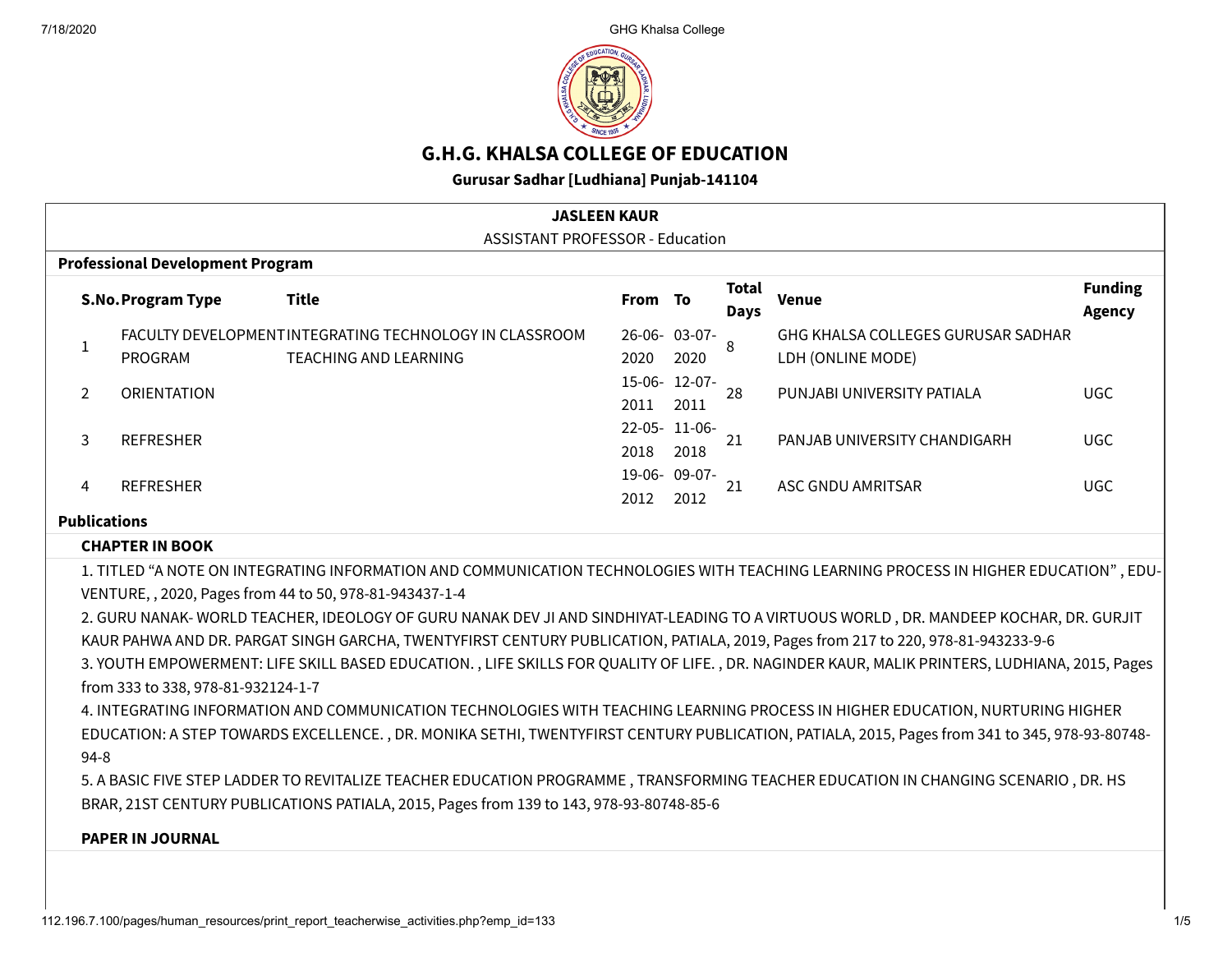#### 7/18/2020 GHG Khalsa College

1. INTERNATIONAL, UGC APPROVED, ACADEMIC ACHIEVEMENT OF SECONDARY SCHOOL STUDENTS IN RELATION TO THEIR FAMILY SUPPORT, VIDYAWARTA INTERNATIONAL MULTILINGUAL RESEARCH JOURNAL, (QUARTERLY), Vol-14, 22, DR. BAPU G. GHOLAP, HARSHWARDHAN PUBLICATION PVT.LTD/, March/2018, Pages from 59 to 64, 2319 -3118, 5.131

2. INTERNATIONAL, UGC APPROVED, ACADEMIC ACHIEVEMENT OF SECONDARY SCHOOL STUDENTS IN RELATION TO THEIR SCHOOL ENVIRONMENT, VIDYAWARTA INTERNATIONAL MULTILINGUAL RESEARCH JOURNAL, (QUARTERLY), 15, 22, DR. BAPU G. GHOLAP, HARSHWARDHAN PUBLICATION PVT.LTD/, March/2018, Pages from 34 to 38, 2319 -3118, 5.131

3. INTERNATIONAL, UGC APPROVED, CONSTRUCTION AND STANDARDIZATION OF LEARNING ACHIEVEMENT TEST IN SOCIAL STUDIES, PRINTING AREA INTERNATIONAL MULTILINGUAL RESEARCH JOURNAL , (QUARTERLY), 02, 35, DR. BAPU G. GHOLAP, HARSHWARDHAN PUBLICATION PVT.LTD/, November/2017, Pages from 9 to 13, 2394-5303, 4.002

4. INTERNATIONAL, UGC APPROVED, CONSTRUCTION AND STANDARDIZATION OF LEARNING ACHIEVEMENT TEST IN MATHEMATICS, PRINTING AREA INTERNATIONAL MULTILINGUAL RESEARCH JOURNAL , (QUARTERLY), 04, 35, DR. BAPU G. GHOLAP, HARSHWARDHAN PUBLICATION PVT.LTD/, November/2017, Pages from 39 to 43, 2394-5303, 4.002

5. INTERNATIONAL, REFEREED, EFFECT OF CLOZE PROCEDURE INSTRUCTIONAL TECHNIQUE ON READING COMPREHENSION IN HINDI OF SECONDARY SCHOOL STUDENTS, INTERNATIONAL MULTIDISCIPLINARY E-JOURNAL, (QUARTERLY), 5, 3, WWW. SHREEPRAKASHAN.COM, March/2016, Pages from 29 to 37, 2277-4262 6. NATIONAL, OTHERS, STUDY OF MAP READING SKILLS AMONG SOCIAL STUDIES TEACHER TRAINEES, JOURNAL OF ADVANCED STUDIES IN EDUCATION AND MANAGEMENT , (BI-ANNUL), 1, 4, DR. SONU GREWAL, KEHARNAM MEMORIAL EDUCATIONAL SOCIETY LUDHIANA, December/2015, Pages from 137 to 142, 2350- 1492

7. NATIONAL, REVIEWED, EFFECT OF CONTEXTUAL TEACHING AND LEARNING APPROACH ON ACHIEVEMENT IN MATHEMATICS AT SECONDARY LEVEL, GHG JOURNAL OF SIXTH THOUGHT A BI- ANNUAL RESEARCH JOURNAL, (BI ANNUAL), 2, 2, DR. PARGAT SINGH GARCHA, GHG KHALSA COLLEGE OF EDUCATION ,GURUSAR SADHAR, September/2015, Pages from 52 to 56, 2348-9936

8. NATIONAL, REVIEWED, EFFECT OF CONCEPT MAPPING ON ACHIEVEMENT IN MATHEMATICS AT SECONDARY LEVEL, GHG JOURNAL OF SIXTH THOUGHT A BI-ANNUAL RESEARCH JOURNAL, (BI- ANNUAL), 1, 1, DR. PARGAT SINGH GARCHA, GHG KHALSA COLLEGE OF EDUCATION, GURUSAR SADHAR, LUDHIANA, March/2014, Pages from 56 to 58, 2348-9936

9. NATIONAL, UGC APPROVED, RESTRUCTURING CONTEMPORARY CLASSROOM- A GLOBAL PERSPECTIVE, EDUTRACKS, (MONTHLY), 13, 2, GS REDDY, NEELKAMAL PUBLICATIONS PVT LTD, October/2013, Pages from 16 to 18, 0972-9844

10. INTERNATIONAL, UGC APPROVED, STUDY OF DEFENSE MECHANISMS AMONG ADOLESCENTS IN RELATION TO THEIR LOCUS OF CONTROL, VIDYAWARTA INTERNATIONAL MULTILINGUAL RESEARCH JOURNAL, (QUARTERLY), 1, 3, DR. BAPU G. GHOLAP, HARSHWARDHAN PUBLICATION PVT.LTD/, September/2013, Pages from 218 to 225, 2319 -3118, 5.131

11. UGC APPROVED, STUDY OF READING COMPREHENSION OF 8TH GRADE STUDENTS IN RELATION TO HEMISPHERIC PREFERENCES, VIDYAWARTA INTERNATIONAL MULTILINGUAL RESEARCH JOURNAL, (QUARTERLY), 1, 1, DR. BAPU G. GHOLAP, HARSHWARDHAN PUBLICATION PVT.LTD/, June/2013, 2319 -3118

12. NATIONAL, EFFECT OF CONCEPT ATTAINMENT MODEL AND ADVANCE ORGANISER MODEL OF TEACHING ON ACHIEVEMENT IN SCIENCE AT SECONDARY LEVEL, GCTE JOURNAL OF RESEARCH AND EXTENSION IN EDUCATION, 7, 2, , 2012, 0975-5144

13. NATIONAL, UGC APPROVED, EFFECT OF CONCEPT ATTAINMENT MODEL OF TEACHING ON MATHEMATICAL ACHIEVEMENT OF SECONDARY SCHOOL STUDENTS., JOURNAL OF EDUCATIONAL RESEARCH & EXTENSION , 48, 3, , 0, 0973-6190

#### **Participations**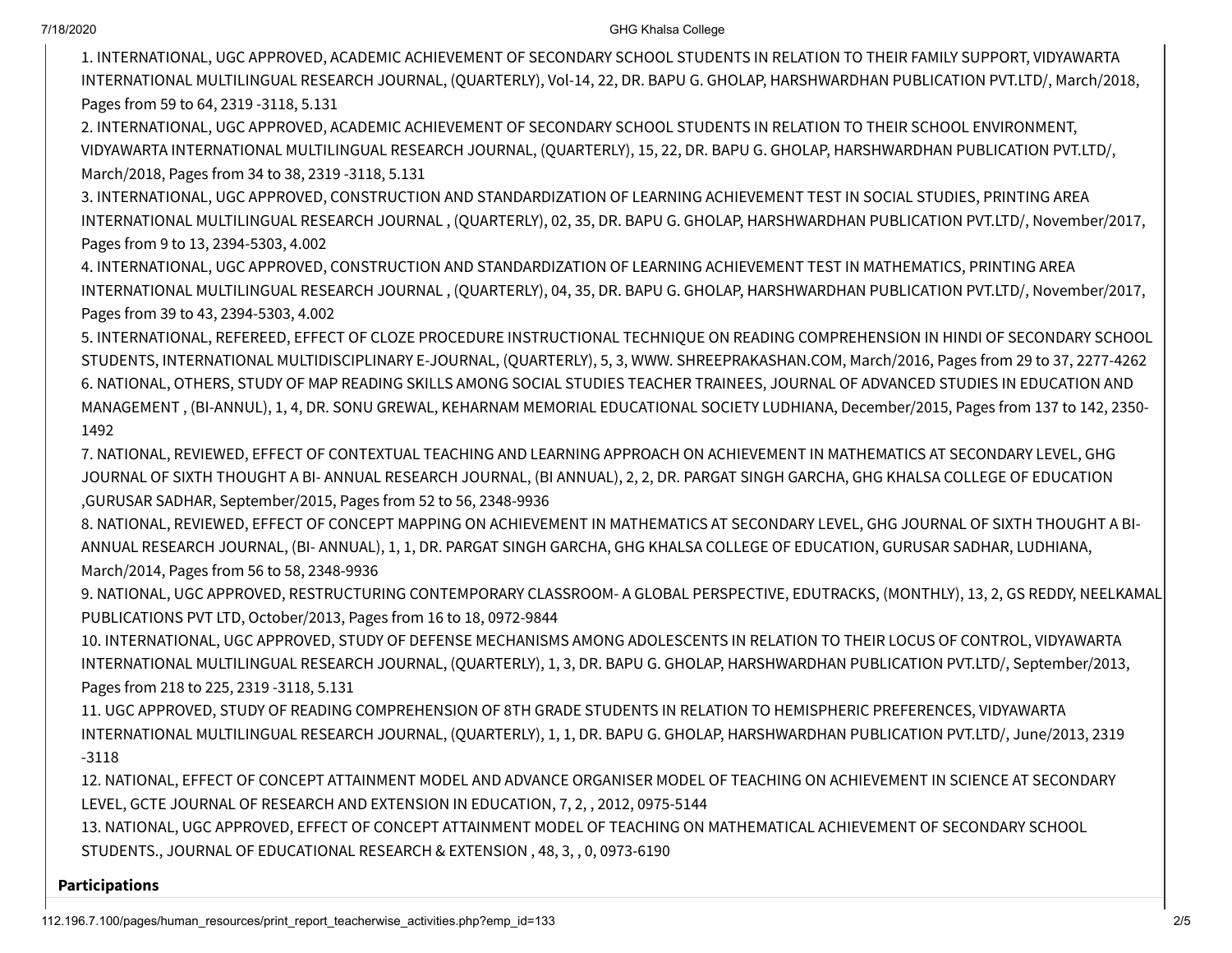#### **CONFERENCE**

1. 23-04-2019 to 30-11--0001/STATE LEVEL/CONTEMPORARY ISSUES IN EDUCATION/UNIVERSITY SCHOOL OF EDUCATION, RAYAT AND BAHRA UNIVERSITY, MOHALI/19TH CTE ANNUAL CONFERENCE/PAPER PRESENTER/EMERGING TECHNOLOGY AND EDUCATION.

2. 21-02-2018 to 23-02-2018/INTERNATIONAL /NCED INTERNATIONAL CONFERENCE/DR. SHAKUNTALA MISHRA REHABILITATION UNIVERSITY, LUCKNOW/DR. SHAKUNTALA MISHRA REHABILITATION UNIVERSITY, LUCKNOW/NCED/PAPER PRESENTER/FACILITATING LEARNING BY ACCOMPLISHING THE INCLUSIVE LEARNING ENVIRONMENT

3. 20-02-2017 to 30-11--0001/INTERNATIONAL /GROSS NATIONAL HAPPINESS - A MEASURE OF QUALITY/GHG KHALSA COLLEGE OF EDUCATION, GURUSAR SADHAR/GHG KHALSA COLLEGE OF EDUCATION, GURUSAR SADHAR/GLOBAL EDUCATION RESEARCH ASSOCIATION(GERA)/ORAL PRESENTER/HAPPINESS :NONECONOMIC ASPECT OF WELL BEING

4. 06-04-2012 to 08-04-2012/INTERNATIONAL CONFERENCE/LOVELY PROFESSIONAL UNIVERSITY, JALANDHAR/LOVELY PROFESSIONAL UNIVERSITY, JALANDHAR/PAPER PRESENTER/SHAPING THE FUTURE CLASSROOMS

5. 07-03-2009 to 08-03-2009/NATIONAL LEVEL/TRIVENI-2009/INNOCENT HEART'S COLLEGE OF EDUCATION, JALANDHAR /INNOCENT HEART'S COLLEGE OF EDUCATION, JALANDHAR /PAPER PRESENTER/BLENDED LEARNING APPROACHES FOR EFFECTIVE TEACHING

#### **EXTENSION LECTURE**

1. 19-04-2018/LLRM COLLEGE OF EDUCATION,DHUDIKE/EDUCATION FOR SUSTAINABLE DEVELOPMENT: WAYS AND MEANS

2. 30-01-2018/GOVT. HIGH SCHOOL CHHAJJAWAL, LUDHIANA/CAREER COUNSELLING- VOCATIONAL PROSPECTS FOR STUDENTS AFTER MATRICULATION

3. 15-01-2018/GOVT. HIGH SCHOOL CHHAJJAWAL, LUDHIANA/GUIDANCE AND COUNSELLING-JOURNALISM

4. 08-12-2017/BPO SUDHAR/BPO SUDHAR

5. 13-10-2017/LLRM COLLEGE OF EDUCATION,DHUDIKE/RECENT TRENDS IN EDUCATIONAL TECHNOLOGY

6. 05-09-2017/RADIO PUNJAB, VANCOUVER, BRITISH COLUMBIA/THE TEACHER STUDENT RELATION IN THE CONTEMPORARY EDUCATIONAL SCENARIO

7. 05-09-2016/INTERNATIONAL -RADIO PUNJAB, VANCOUVER, BRITISH COLUMBIA/ROLE OF TEACHERS

8. 29-09-2010/M.K. COLLEGE OF EDUCATION, SHAHPUR, JALANDHAR/SKILLS OF MICRO TEACHING

9. 27-09-2010/INNOCENT HEART'S COLLEGE OF EDUCATION, JALANDHAR/THEORETICAL AND PRACTICAL ORIENTATION OF VARIOUS MICRO TEACHING SKILLS 10. 22-09-2010/SADHBHAWNA COLLEGE OF EDUCATION, RAIKOT/SKILLS OF MICROTEACHING

11. 16-02-2010/M.K. COLLEGE OF EDUCATION, SHAHPUR, JALANDHAR/BLOOM'S TAXONOMY OF INSTRUCTIONAL OBJECTIVES

12. 30-11--0001/KENDRIYA VIDYALAYA -2, AFS, HALWARA/CAREER GUIDANCE

13. 30-11--0001/KENDRIYA VIDYALAYA -2, AFS, HALWARA/CAREER GUIDANCE

### **SEMINAR**

1. 07-07-2020 to 08-07-2020/INTERNATIONAL /MENTAL HEALTH AND WELL BEING DURING PANDEMIC & POST COVID 19/GHG KHALSA COLLEGE OF EDUCATION, GURUSAR SADHAR/GHG KHALSA COLLEGE OF EDUCATION, GURUSARSADHAR ,LDH/PARTICIPANT

2. 18-10-2019 to 30-11--0001/NATIONAL LEVEL/IDEOLOGY OF GURU NANAK DEV JI AND SINDHIYAT-LEADING TO A VIRTUOUS WORLD/BOMBAY TEACHERS TRAINING COLLEGE,MUMBAI/BOMBAY TEACHERS TRAINING COLLEGE,MUMBAI/ORAL PRESENTER/GURU NANAK: WORLD TEACHER

3. 02-03-2019 to 30-11--0001/NATIONAL LEVEL/DIGITILISATION OF HIGHER EDUCATION/LLLRM COLLEGE OF EDUCATION, DHUDIKE/LLLRM COLLEGE OF

EDUCATION, DHUDIKE/ICSSR/PAPER PRESENTER/DIGITILISATION OF EDUCATION: A GREAT CHANGE IN TEACHING LEARNING PROCESS

4. 23-02-2019 to 30-11--0001/NATIONAL LEVEL/ALIENATION OF STUDENTS OF PUNJAB FROM HIGHER EDUCATION/GHGH COLLEGE OF EDU ,SIDHWAN KHURD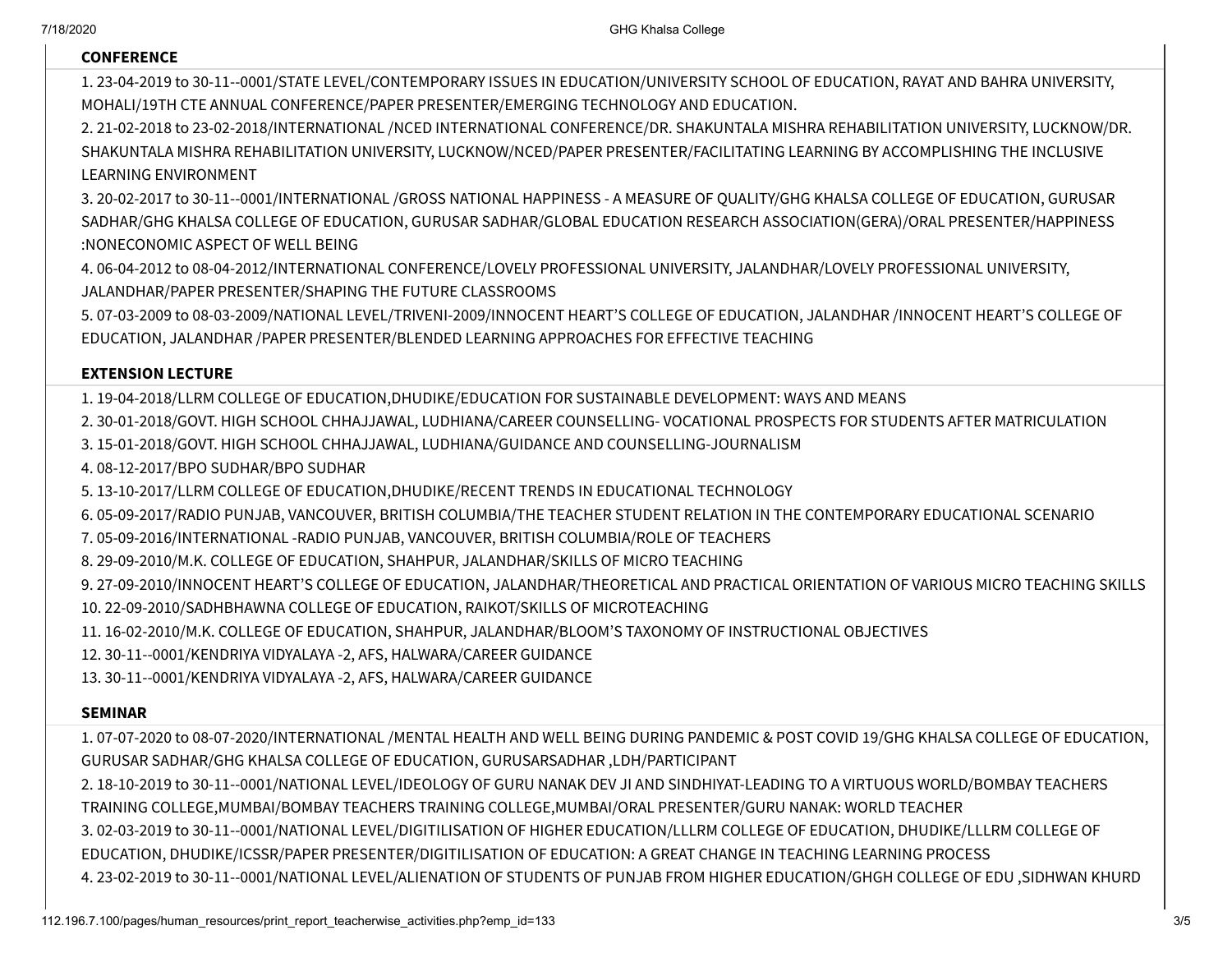7/18/2020 GHG Khalsa College

/GHGH COLLEGE OF EDU,SIDHWAN KHURD /CTE/PAPER PRESENTER/MASSIVE BRAIN DRAIN CAN SPELL DISASTER FOR PUNJAB 5. 09-02-2019 to 30-11--0001/NATIONAL LEVEL SEMINAR /NEW POLICIES OF NCTE:FUTURE OF TEACHER EDUCATION IN INDIA/GHG KHALSA COLLEGE OF EDUCATION, GURUSAR SADHAR ,LDH/GHG KHALSA COLLEGE OF EDUCATION, GURUSAR SADHAR/C.D.C. PANJAB UNIVERSITY CHANDIGARH/PAPER PRESENTER/TEACHER EDUCATION: THEN AND NOW, A POLICY PERSPECTIVE

6. 21-04-2018 to 30-11--0001/NATIONAL LEVEL SEMINAR /D.A.N. COLLEGE OF EDUCATION FOR WOMEN, NAWAN SHAHAR/D.A.N. COLLEGE OF EDUCATION FOR WOMEN, NAWAN SHAHAR/PAPER PRESENTER/TEACHER EDUCATION AT CROSSROAD

7. 25-01-2018 to 30-11--0001/NATIONAL LEVEL SEMINAR /KHALSA COLLEGE FOR WOMEN, LUDHIANA/KHALSA COLLEGE FOR WOMEN, LUDHIANA/PAPER PRESENTER/GENDER SENSITISATION: A PRECURSOR TO DEVELOPMENT

8. 30-03-2016 to 30-11--0001/NATIONAL LEVEL SEMINAR /DEPT. OF PUBLIC ADM. PUNJABI UNIVERSITY, PATIALA/DEPT. OF PUBLIC ADM. PUNJABI UNIVERSITY, PATIALA/WOMEN EMPOWERMENT

9. 01-02-2014 to 30-11--0001/NATIONAL LEVEL SEMINAR /GURU HARGOBIND COLLEGE OF EDUCATION, GONDWAL, RAIKOT/GURU HARGOBIND COLLEGE OF EDUCATION, GONDWAL, RAIKOT/PAPER PRESENTER/QUALITY EDUCATION:RURAL AND URBAN PERSPECTIVE

10. 11-02-2013 to 30-11--0001/NATIONAL LEVEL/EXCELLENCE IN TEACHER EDUCATION-PERSPECTIVES & STRATEGIES/G.H. G. KHALSA COLLEGE OF EDUCATION, GURUSAR SADHAR/G.H. G. KHALSA COLLEGE OF EDUCATION, GURUSAR SADHAR/DCDC, PU, CHD./GLOBALISATION & TEACHER EDUCATION

11. 02-02-2013 to 30-11--0001/NATIONAL LEVEL/COMBATING STRESS IN LIFE/D.D. JAIN COLLEGE OF EDUCATION, LUDHIANA/D.D. JAIN COLLEGE OF EDUCATION, LUDHIANA/DCDC, PU, CHD./PAPER PRESENTER/CAUSES AND EFFECTS OF STRESS

12. 13-03-2012 to 30-11--0001/STATE LEVEL/EDUCATION FOR SUSTAINABLE DEVELOPMENT/GURU GOBIND SINGH KHALSA COLLEGE OF EDUCATION FOR WOMEN, KAMALPURA, LUDHIANA/GURU GOBIND SINGH KHALSA COLLEGE OF EDUCATION FOR WOMEN, KAMALPURA, LUDHIANA/CTE/PAPER PRESENTER/ENVIRONMENT FOR SUSTAINABLE DEVELOPMENT

13. 03-03-2012 to 30-11--0001/NATIONAL LEVEL/SCHOOL EDUCATION AT CROSS ROADS/NANKANA SAHIB COLLEGE OF EDUCATION, KOT GANGU RAI, LUDHIANA. /NANKANA SAHIB COLLEGE OF EDUCATION, KOT GANGU RAI, LUDHIANA. /PAPER PRESENTER/SCHOOL EDUCATION AT CROSS ROADS

14. 10-04-2010 to 30-11--0001/NATIONAL LEVEL/TRIVENI-2010/INNOCENT HEART'S COLLEGE OF EDUCATION, JALANDHAR /INNOCENT HEART'S COLLEGE OF EDUCATION, JALANDHAR /PAPER PRESENTER/STRESS AS A PSYCHO-PHYSICAL REACTION

15. 19-11-2008 to 30-11--0001/NATIONAL LEVEL/E-LEARNING: PROSPECTS FOR TEACHER EDUCATORS/DEPT. OF EDUCATION, PU, CHD/DEPT. OF EDUCATION, PU, CHD/SAP(DRS), UGC/PAPER PRESENTER/RESTRUCTURING CONTEMPORARY CLASSROOM- BLENDED AND NOT BLINDED E-LEARNING

16. 17-01-2008 to 30-11--0001/NATIONAL LEVEL/TEACHER EDUCATION CHALLENEGES AHEAD/G.H.G. KHALSA COLLEGE OF EDUCATION, GURUSAR SADHAR/G.H.G. KHALSA COLLEGE OF EDUCATION, GURUSAR SADHAR/DCDC, PU, CHD./STAGE SECRETARY & PAPER PRESENTER /INNOVATIVE STRATEGIES 17. 15-10-2007 to 16-10-2007/NATIONAL LEVEL/JOURNEY TOWARDS SELF-CULTURE./MALWA CENTRAL COLLEGE OF EDUCATION FOR WOMEN, LUDHIANA/MALWA CENTRAL COLLEGE OF EDUCATION FOR WOMEN, LUDHIANA/UGC/PAPER PRESENTER/JOURNEY TOWARDS SELF-CULTURE.

## **WORKSHOP**

1. 19-10-2019 to 30-11--0001/NATIONAL LEVEL/EFFECTIVE LIFE SKILLS: EMPOWERING TEACHERS FOR SUCCESS /BOMBAY TEACHERS TRAINING COLLEGE,MUMBAI/BOMBAY TEACHERS TRAINING COLLEGE,MUMBAI/RESOURCE PERSON/EFFECTIVE LIFE SKILLS: EMPOWERING TEACHERS FOR SUCCESS 2. 08-05-2019 to 30-11--0001/NATIONAL LEVEL/INNOVATIONS IN INTERNSHIP/GHG KHALSA COLLEGE OF EDUCATION, GURUSAR SADHAR/GHG KHALSA COLLEGE OF EDUCATION, GURUSAR SADHAR/PARTICIPANT

3. 15-01-2019 to 21-01-2019/INTERNATIONAL /THE ART OF SELF MANAGEMENT/GHG KHALSA COLLEGE OF EDUCATION, GURUSAR SADHAR/GHG KHALSA COLLEGE OF EDUCATION, GURUSAR SADHAR IN COMMUNICATION WITH INSTITUTE OF AGEING AND LIFE L/GHG KHALSA COLLEGE OF EDUCATION GURUSAR